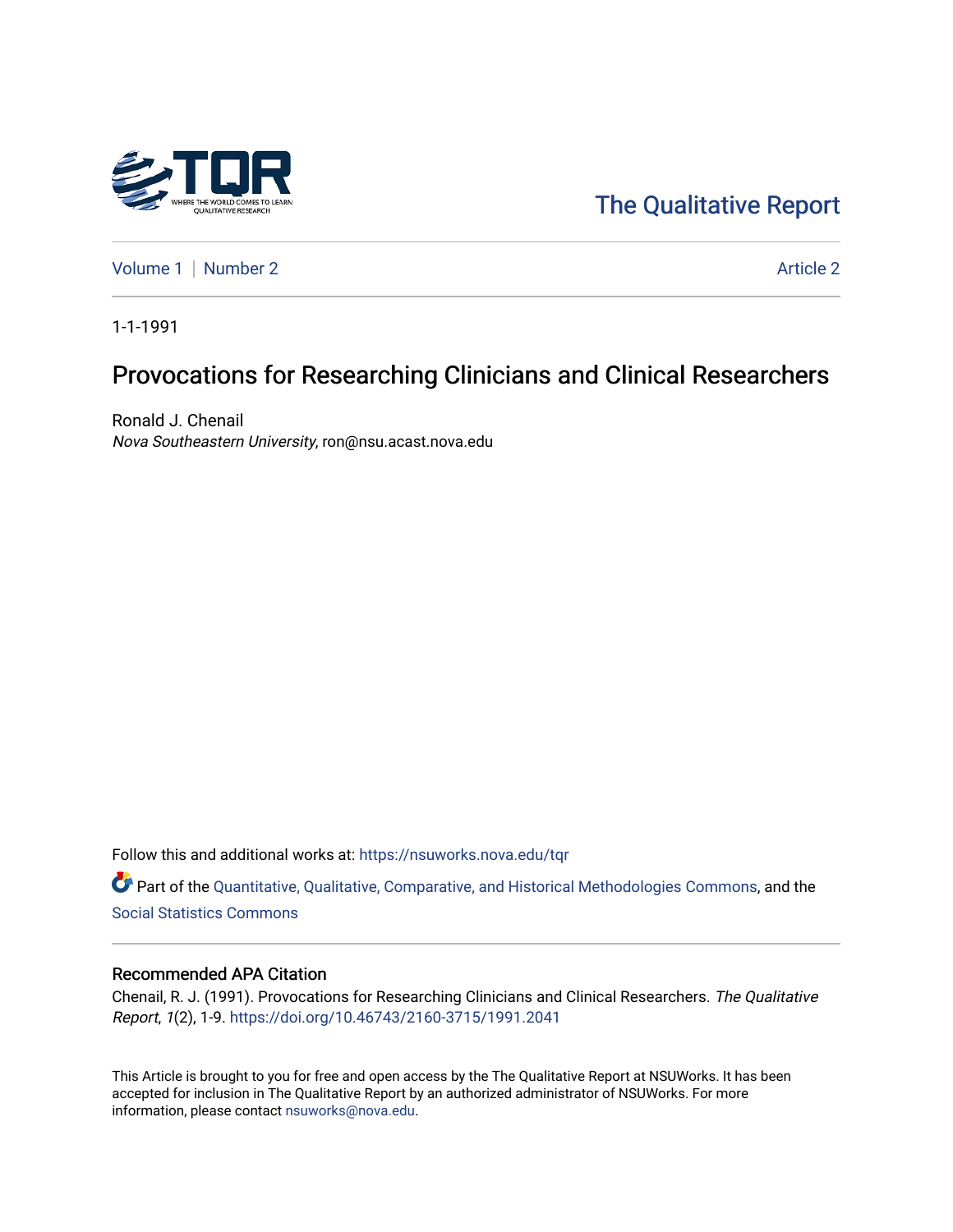

## Provocations for Researching Clinicians and Clinical Researchers

Keywords research

## Creative Commons License



This work is licensed under a [Creative Commons Attribution-Noncommercial-Share Alike 4.0 License](https://creativecommons.org/licenses/by-nc-sa/4.0/).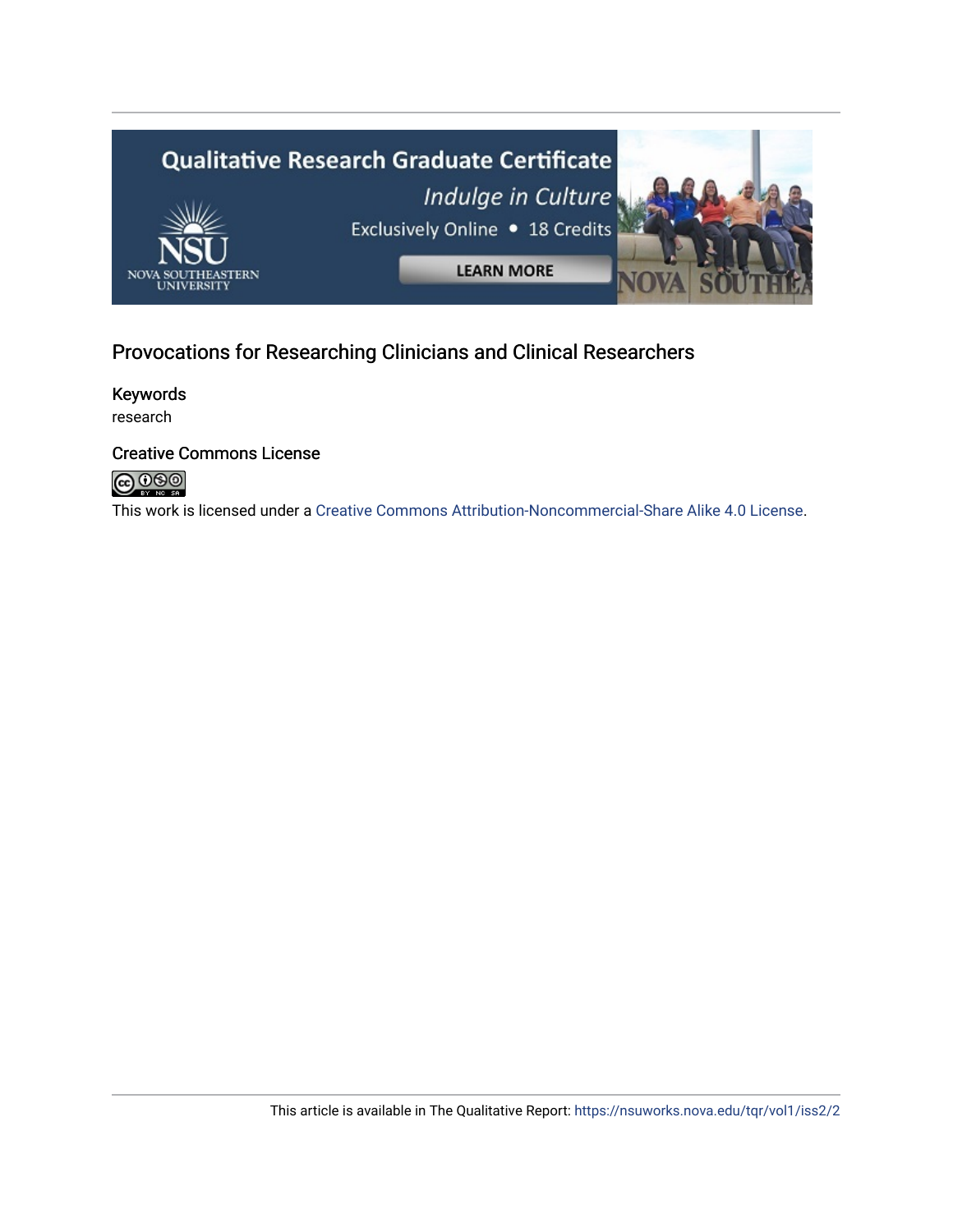## **Provocations for Researching Clinicians and Clinical Researchers**

## **by Ronald J. Chenail**

*The Qualitative Report*, Volume 1, Numbers 2 and 3, Winter/Spring, 1990/1991

#### **1. What are your root metaphors as a therapist?**

If you "interpret" as a therapist, explore types of research which are based on a similar metaphor (e.g., hermeneutics or phenomenology). If you are a "story- er" as a therapist, try looking at narrative analysis, narratology, literary theory, or literary criticism for ways to understand, challenge, or change your ways of therapy (and research). Try choosing these approaches to inquiry based on a sense of coherence: Does it make sense to examine my work this way? Is there a good fit between this particular lens and my work? Will I be persuaded by the results of such a juxtaposition?

#### **2. Have you shopped around in the research market?**

There are probably more research methods and styles than there are researchers. If you are basing a "Research is not for me" position on a familiarity with only quantitative research or scientific qualitative research, you don't get out very often. Try Nick Smith's (1981) book, *Metaphors for Evaluation: Sources of New Methods*, for a starter and then go from there. If after you have examined twenty or thirty methods or analyses (e.g., ethnographies, ethnomethodology, ethnonursing, conversation analysis, discourse analyses, frame analyses, case study, participant observation, thematic analysis, feminist critiques, etc.) and you still can not find anything relevant to your practice, see Provocation 3.

#### **3. If "research" is not your thing, have you tried "reflection"?**

If the metaphor of "research" is not informative to you or your work, take a look at Donald Schön's books, *The Reflective Practitioner: How Professionals Think in Action* (1983) and *Educating the Reflective Practitioner: Toward a New Design for Teaching and Learning in the Professions* (1987). Both works suggest ways in which the professional (i.e., both researcher and clinician) can study and reflect on their style of professional knowledge and how that context shapes their work and vice versa. Another take on this approach to research can be seen in Dorothy Scott's (1990) recent paper, "Practice Wisdom: The neglected source of practice research."

#### **4. Try writing an autobiography about your clinical life.**

In researching this text, ask yourself some questions like: What helped to make you the therapist you are today? What made so much sense to you that you decided that working the way you did had to change? What was so persuasive that you decided to keep doing what you were doing? Somewhere along the line you re-searched or re-examined your practice. Try to re-experience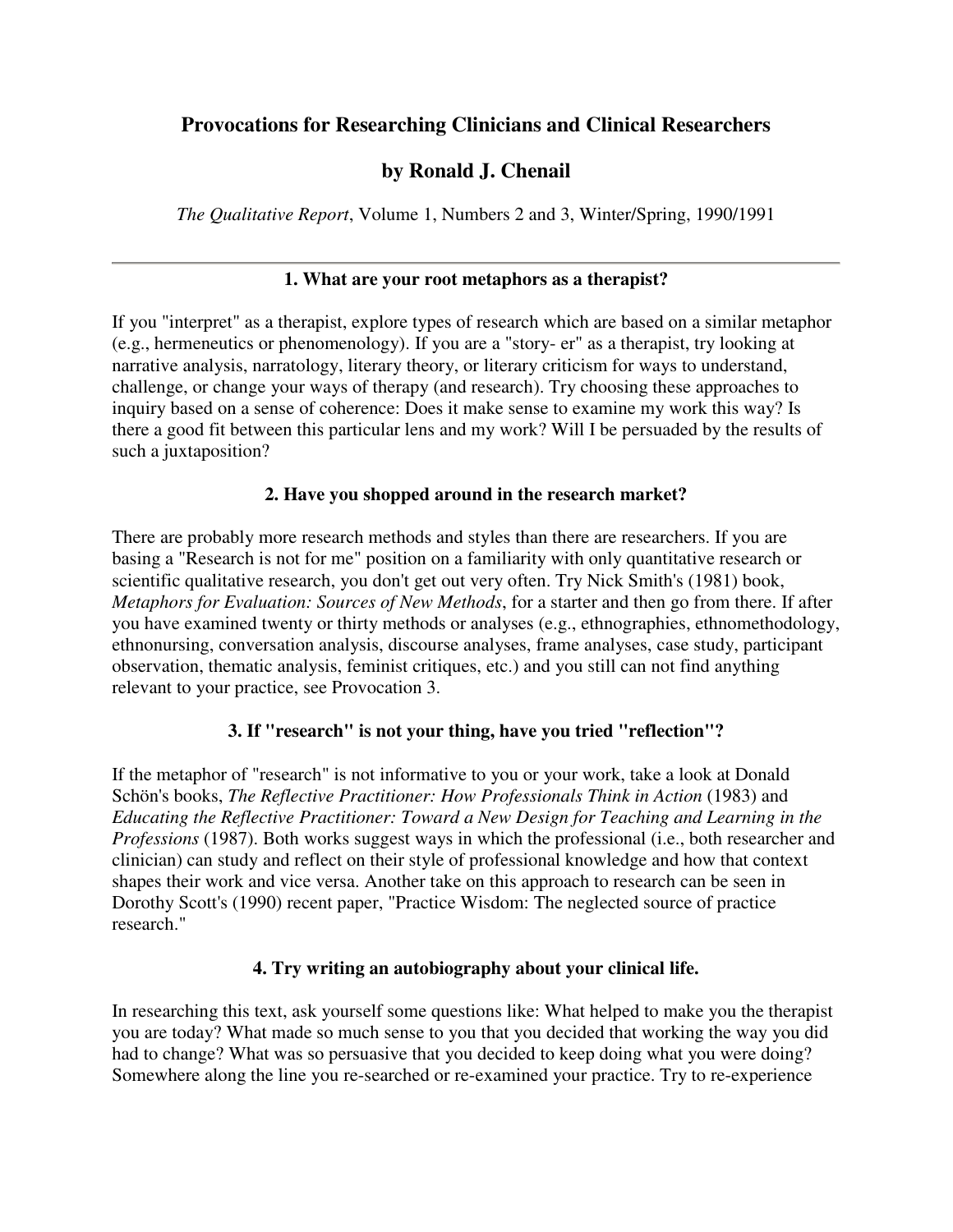that experience again and see what happens to your way of being in the clinic and then record your story.

## **5. If you have a curiosity about therapy, itch it.**

Take a closer look at what perplexes or surprises you about therapy and let that curiosity lead you to an extended scrutiny of that which you are just not sure. Just about everything in life deserves or calls for a second or third look, even therapy.

## **6. When did therapy and research become so different from life?**

Why do researchers and therapists defamiliarize life so much when it comes to understanding therapeutic interaction and use such strange terms like "therapeutic interaction?" How would you study clinical practice, another defamiliarizing term, if it were just plain old life? How do you make important decisions in life? How do you make important decisions in therapy? Compare the two patterns and note the similarities and differences.

## **7. Have you ever heard of artistic qualitative research?**

Most of what is termed "qualitative research" should be more correctly called scientific qualitative research because these researchers are still being informed by scientific, as in quantitative research, philosophies and practices (e.g., validity, reliability, generalizability, etc.). There is another qualitative research tradition which is based not on a scientist's way of knowing, but on an artist's way of knowing. Elliot Eisner's (1981, 1985) work has helped to define this approach to qualitative research and is highly recommended. Of special note are his concepts of connoisseurship and criticism (Eisner, 1985). Also, if scientific or artistic approaches to qualitative work seem uninformative, read Mary Lee Smith's (1987) paper, "Publishing Qualitative Research," because she presents still other styles of qualitative inquiry.

#### **8. Work on developing some interesting questions about therapy and ask them.**

This is my latest favorite question: If scientific or experimental research is so good for clinicians to follow, why haven't researchers designed experiments comparing outcome and/or process of scientifically-informed therapists with clinically-informed therapists and publish the results rather than just telling clinicians to read research and change? Following Kerlinger (1986, pp. 4- 5), we must go beyond such "common sense" notions of "therapists should be informed by scientific (i.e., controlled experiments) research" and as scientists, we should "systematically and consciously use the self-corrective aspect of the scientific approach" (p. 7) to pursue this relationship. In doing so, the rhetoric of scientists/researchers can move from a "method of authority" (p. 6) to a "method of science" (p. 6) in their conversations with therapists.

#### **9. Do some soaking.**

Of course a good bubble bath is always nice, but what I mean here by soaking is a concept first introduced by Norman McQuown and his colleagues, Frieda Fromm-Reichmann, Henry Brosin, Charles Hockett, Gregory Bateson, Ray Birdwhistell and others, (1971) in their Natural History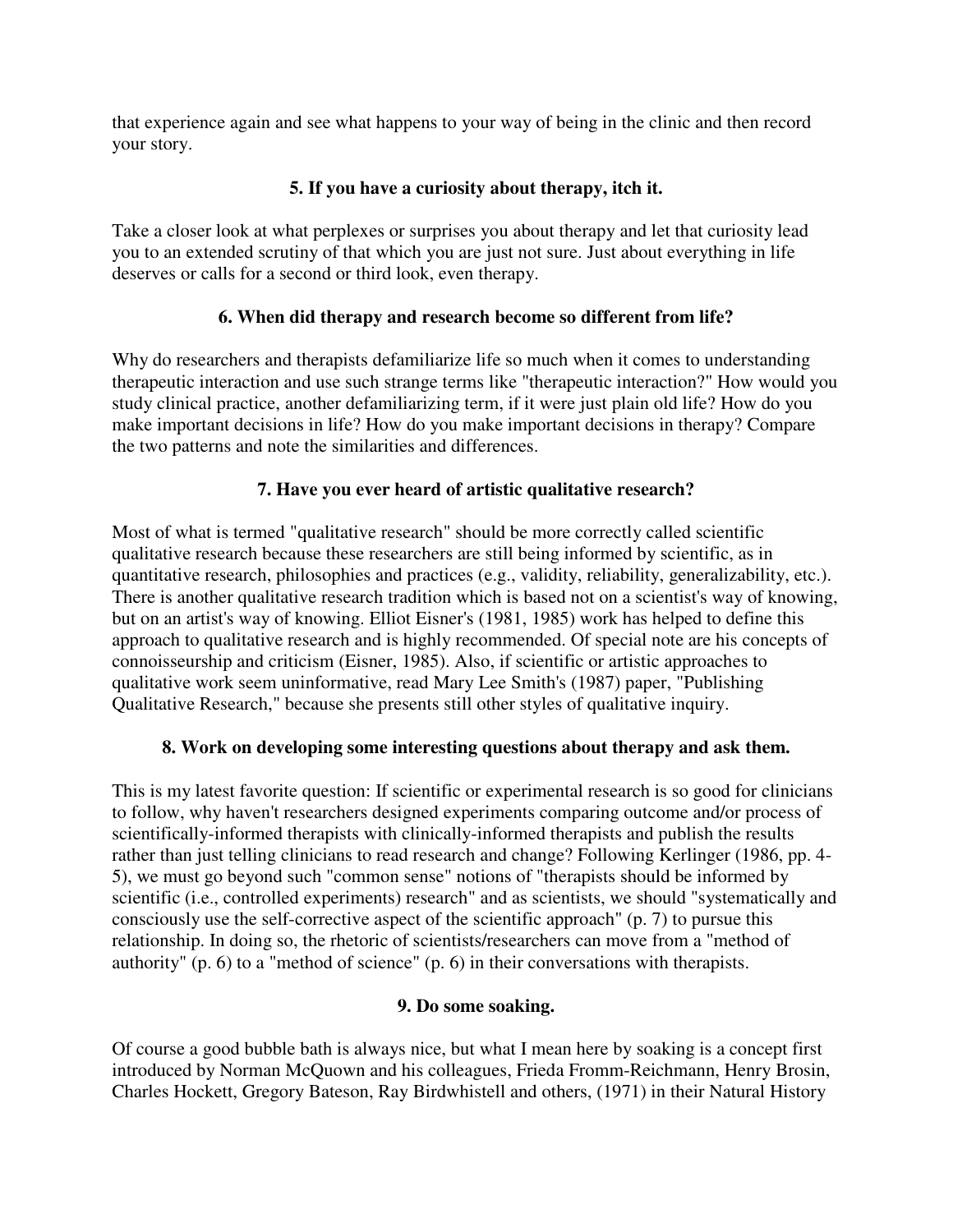Method. In their analysis of human interaction, they would view a filmed sequence over and over again so that they could "soak in" as much of the details of the interaction as they could (see Chenail, 1991 or Leeds-Hurwitz, 1987 for more information about this project, or order the original study from the University of Chicago). As they were doing these soakings, they would choose sequences of special interest to them and then produce elaborate, multi-layered transcripts of the event sequences. In suggesting soaking, I am not saying that you view a tape of your clinical work a thousand or more times, which some conversation analysts do in their analyses, but what I am proposing is that you sit down with a tape of one of your therapy sessions and give it a decent soaking, pick out some segments which intrigue you, and try your hand at transcription. Close scrutiny of your own work produces an interesting demystification / defamiliarization effect as the therapy style you knew so well becomes something new again through your re-searching.

#### **10. Realize as a clinician that you already have ways of knowing and doing: If you can research in therapy, you can research therapy.**

Just as there are ways of doing research based upon scientists' and artists' ways of knowing, so are there ways of study based upon clinicians' ways of knowing. There is great research potential in conducting research from a Milan perspective of knowing. For example, what would data collection be like if it was done with circular questioning? What about a structural analysis based upon Minuchin's work? The possibilities are endless, especially if you examine your own way of knowing in the therapy room and try that approach as a way of re- searching. A good paper to read which examines ways of knowing that relate to clinical styles is William Firestone and Judith Dawson's (1988) "Approaches to Qualitative Data Analysis: Intuitive, Procedural, and Intersubjective." Systemic family therapy as shared logical intuition is an interesting concept.

#### **11. Can family therapy research have a human-ities face?**

In a must-read special issue of the *Dulwich Centre Newsletter* on research and therapy (1990, No.2), Melissa and James Griffith (1990) wrote a fascinating article entitled "Can Family Therapy Research Have a Human Face?" In playing with their title, I am suggesting that those frustrated with social and physical science metaphors may have some success in exploring disciplines such as "history; philosophy; languages; linguistics; literature; archaeology; jurisprudence; the history, theory, and criticism of the arts; ethics; comparative religion; and those aspects of the social sciences that employ historical or philosophical approaches" (National Endowment for the Humanities, 1990, p. 1). In returning to the Griffiths' original article, one way in which family therapy research can have a human face is to call upon humans to "validate" our findings in research, as well as in therapy, instead of only subjecting these results to the scrutiny of computers and to the authority of therapeutic models (Atkinson, Heath, & Chenail, 1991). Such a suggestion would harken back to Heinz von Foerster's (1984, p. 60) adage, "Reality = Community" and would suggest a possible world of research and therapy different from the one we have now.

#### **12. Embrace the following question: What is the thisness of a that and the thatness of a this?**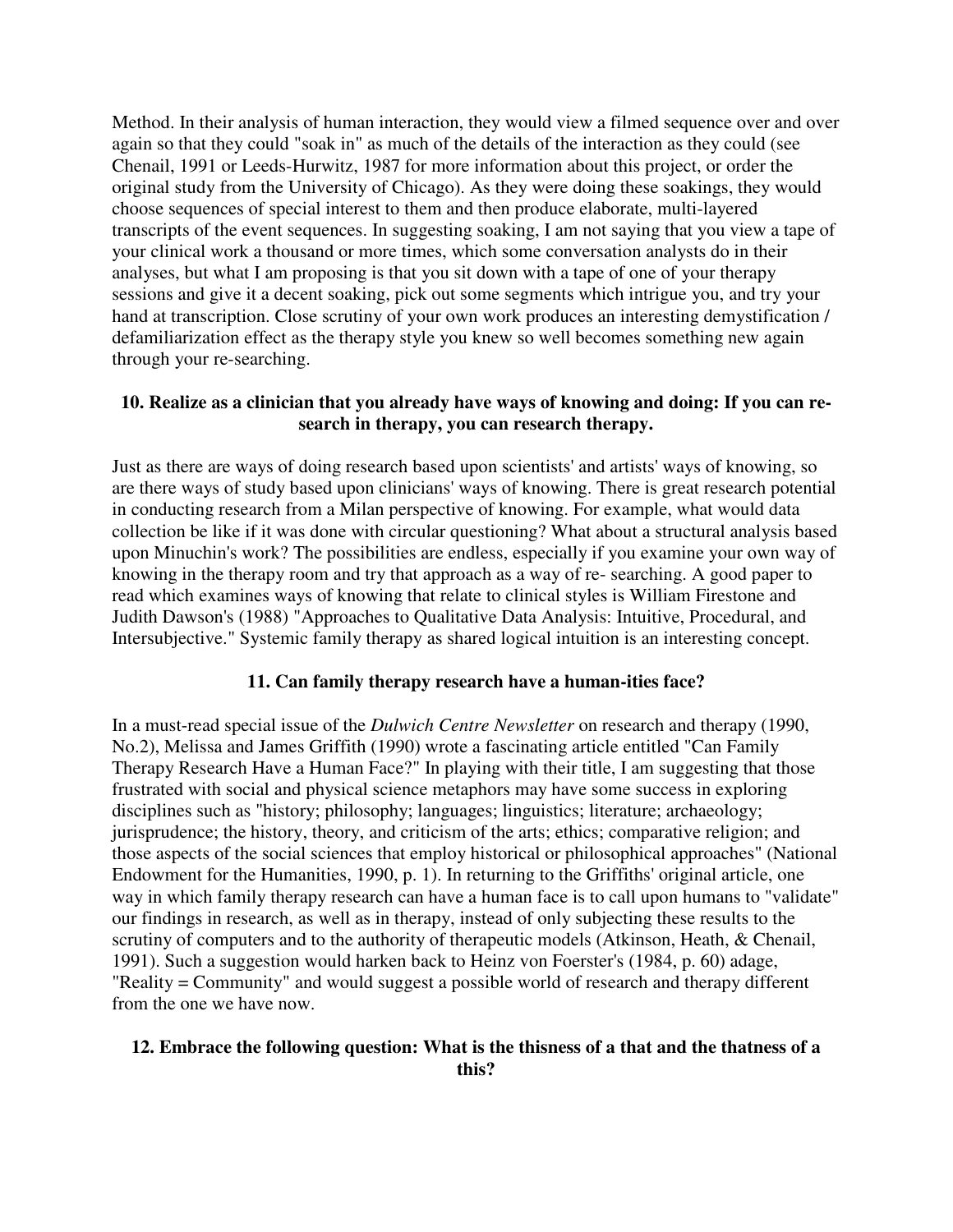Kenneth Burke (1945/1969), in *A Grammar of Motives*, gave one of the best and most useful definitions of metaphor: "Metaphor is a device for seeing something in terms of something else. It brings out the thisness of a that, or the thatness of a this" (p. 503). When considering a research approach to therapy, Burke's definition makes for a very effective measure: Will this study bring out a meaningful thisness (i.e., something persuasive, informative, or new) of my that (i.e., my approach to therapy). The converse would also hold: Does what I learn from researching therapy (the thatness) tell me anything about my research approach (the this)? If there is not any meaningful exchange of information (i.e., Did the metaphoric relationship allow you see anything new or different?) try another metaphor.

#### **13. Create your own research class and take it for credit.**

Believe it or not, but research fields are a diverse, vibrant, and ever growing and expanding lot. Keeping up with, and exploring these new frontiers is a massive and intimidating undertaking. What also makes a study of this expanded view of research scary is that most of this expanse was probably not covered or even mentioned in your formal research training. Strange and exotic qualitative research worlds like hermeneutics and phenomenology, and equally mysterious realms such as action and/or participatory research (see Provocation 14 for more on these approaches) can be profitable for clinicians and researchers alike only if their "secrets" can be unlocked. One way to do this is to create your own research curriculum and try it out. Lisa Hoshmand's (1989) paper, "Alternative research paradigms: A review and teaching proposal," is a good starter for any would-be research explorer. Other ways to delve into this area is to journey into the deepest, darkest corners of the library, "scan the stacks" of journals and books, pick a new journal or shelf each day to study, just peruse the pages, and slowly but surely, you will begin to familiarize yourself with these new worlds of research. From there, a natural selection process will take over and you will go on to study certain areas, which seem more pertinent to your questions and curiosities, in greater depth, while ignoring other methods and models which do not seem as relevant. Eventually, you will build up the courage to actually try out some of these approaches to research, or be in a better position to know that they are not for you. For more ways to reach out to these new research worlds, see Provocation 15.

#### **14. Have you tried action research, participatory research, participatory action research, action science, or emancipatory research?**

These approaches to research offer some interesting contrasts to the kinds of quantitative and qualitative investigations with which clinical researchers are most familiar. Whereas many researchers focus on phenomena which are stable in nature, action-type investigators study change processes in systems and see how policy innovations shape, form, and restrict organizational transformations (e.g., Argyris & Schön, 1989; Brown & Tandon, 1983; Whyte, Greenwood, & Lazes, 1989). Another potentially pertinent aspect of these research styles is an emphasis on including the people of the system being studied in the planning, analysis, and reporting of the research project (see Whyte, Greenwood, & Lazes, 1989). Rather than studying "subjects," these researchers attempt to design studies which foster emancipatory possibilities for all involved in the study (Lather, 1986). The balancing of rigor and imagination with relevancy in these types of research certainly offers many new research avenues for researchers and therapists.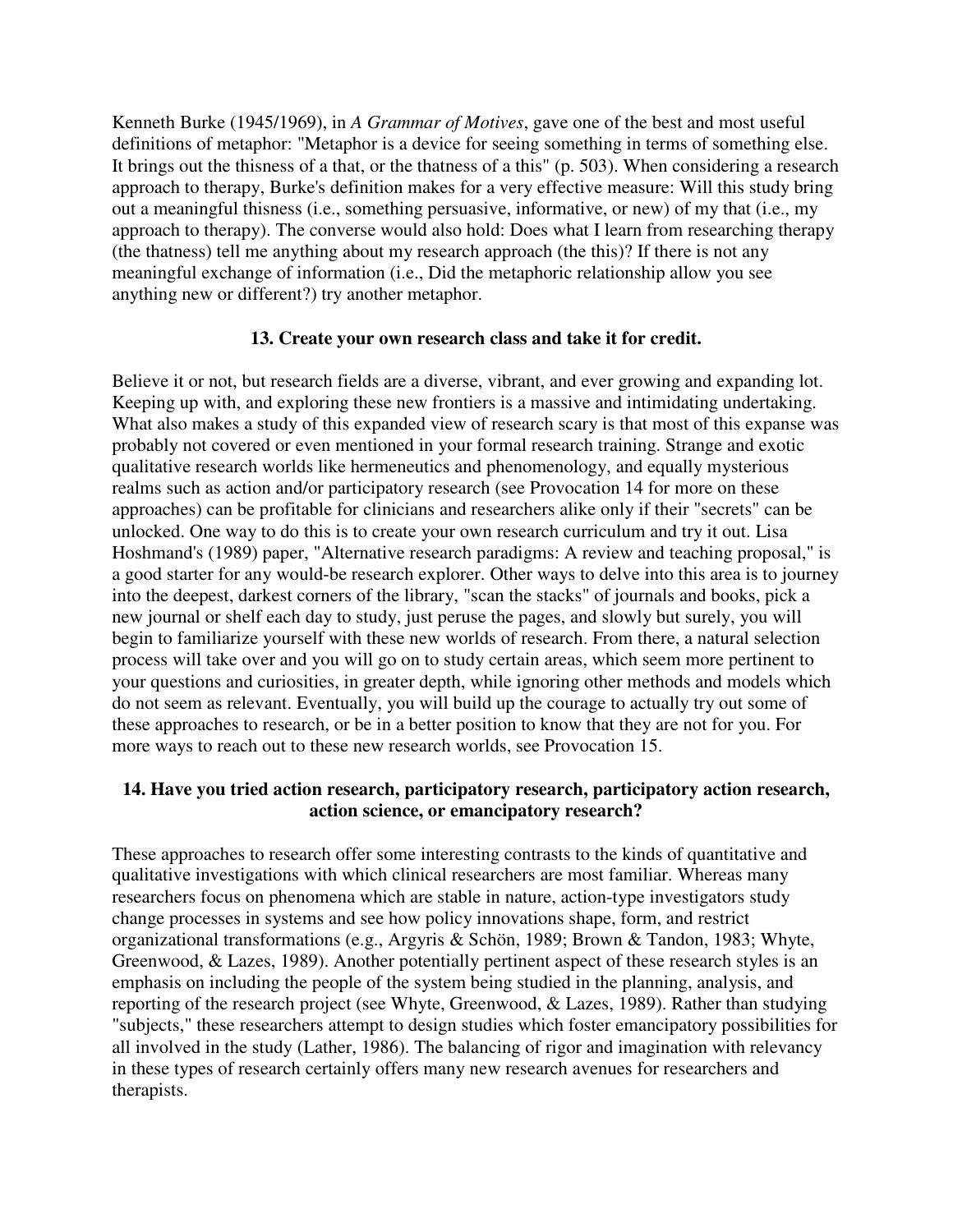#### **15. Visit new and exotic communities and experience difference.**

Besides visiting heretofore unexplored reaches of the library, another way to get out and to meet new research approaches, is to go and speak with researchers in such strange and exotic places as other programs, departments, and schools at your university. A great many clinicians who have solid backgrounds in alternative approaches like qualitative research first learned of these ways of investigation from places like sociology, anthropology, communication, and nursing programs. Another way to interact with these researchers and ideas is try out new and interesting conferences and professional meetings like the annual get-togethers of groups such as the International Communication Association, the Qualitative Research Interest Group at the University of Georgia, or American Anthropological Society. Seeing and experiencing how meaning is constructed and studied in these cultures can be very informative and eye-opening to the clinical researcher-as- explorer.

#### **16. What do you remember about the clients, therapists, supervisors, teachers, and researchers you remember?**

There once was a junior high history teacher who began each school year off with a question, "Do you like history?" Whether or not the students would reply with a "Yes, I do" or a "No, I don't" invariably their next response would start something like "I had a teacher one time..." Somewhere along the line their feelings about history had been shaped by meaningful interaction with an important person in their life. This same junior high history teacher asks a variation of the old history question when he teaches graduate research classes or when he supervises family therapists, and the responses are very similar to ones he had heard earlier in his American and world history classes: "I had a client one time," "There was this professor," "When I worked with this supervisor," and so forth. Somewhere along the line, someone helped these clinicians and researchers re-search and re-evaluate their ways of knowing and doing, because somehow they were now different therapists and investigators then what they had been. Tracing your own history as therapist and as researcher, and re-calling those who made a difference, can make for interesting clinical research.

#### **17. Sit with accountants and commit a science of data management for clinicians.**

With his paper, "Sit with statisticians and commit a social science: Interdisciplinary aspects of poetics," Colin Martindale (1978) opened a lively debate in literary circles regarding the value and persuasiveness of a quantitative approach to studying texts. With the words above, I am following the line of thought, originally presented by Brad Keeney and James Morris (1985), and am suggesting that for some clinicians' purposes, research, qualitative or quantitative, is not the answer for their problem. I am specifically speaking about those times when therapists are most interested in accounting for their actions (e.g., for licensure, certification, third-party reimbursement, case documentation). If this is the case, much can be learned from the practice of accounting as well as the rhetoric of accounting (see Nelson, Megill, & McCloskey, 1987 and Simons, 1989). We all know how persuasive numbers can be and accounting is an interesting variation on the types of narratives therapists usually tell about their work.

#### **18. Make a contribution to the basic study of listening-and-talking in therapy.**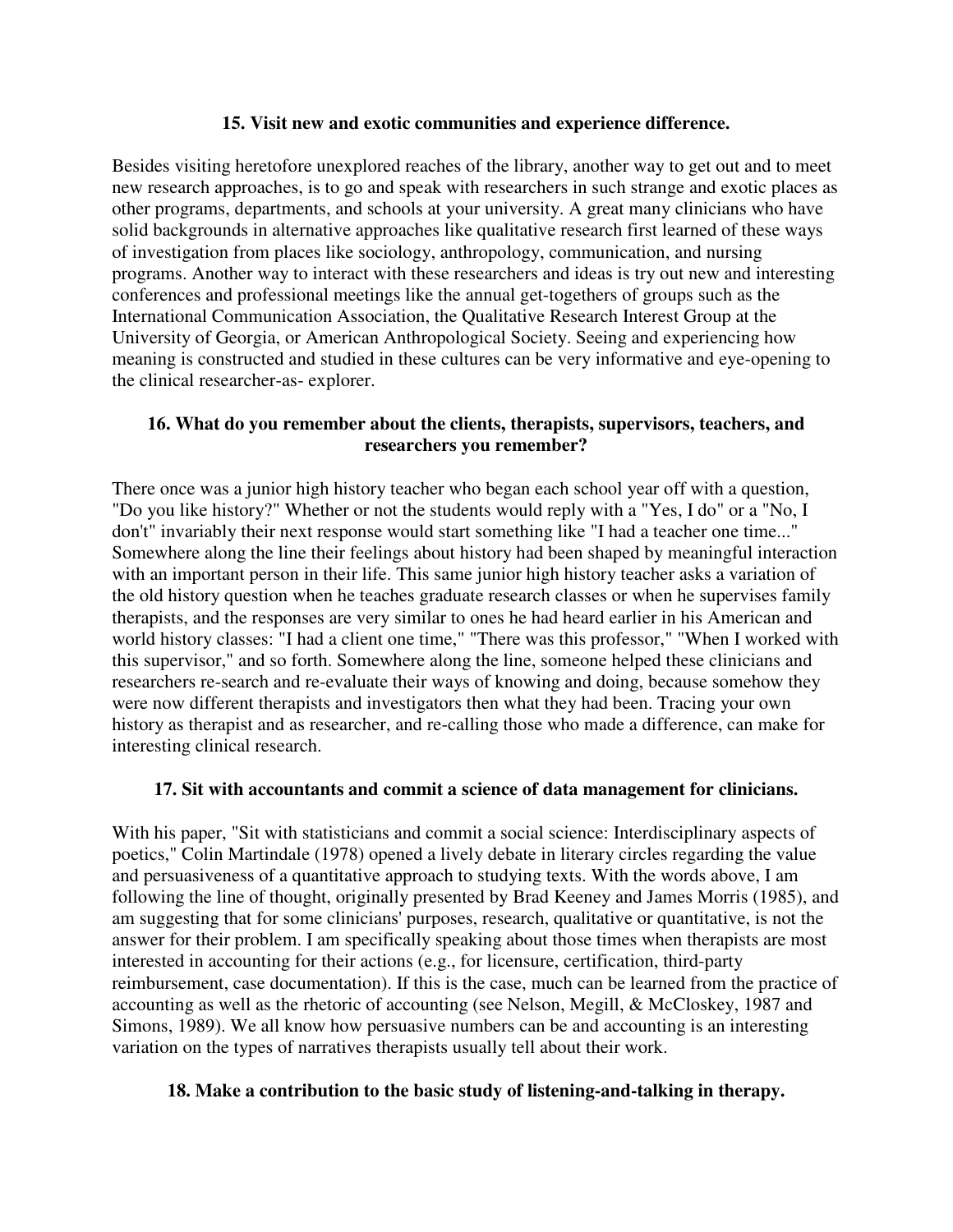Walker Percy (1954/1987), in his book, *The Message in the Bottle*, lamented that "It is a matter for astonishment, when one comes to think of it, how little use linguistics and other sciences of language are to psychiatrists. When one considers that the psychiatrist spends most of his [or her] time listening and talking to patients, one might suppose that there would be such a thing as a basic science of listening-and-talking, as indispensable to psychiatrists as anatomy to surgeons" (p. 159). He went on to say that "Surgeons traffic in body structures. Psychiatrists traffic in words" (p. 159). What Percy observed in psychiatry holds well for family therapy and other clinical fields. At a recent presentation (Chenail, 1991, May), I asked a group of about thirty therapists if any of them had any formal training in their graduate education on language, or linguistics, or even literature in the context of clinician training. Not one person acknowledged any such training. Given that psychiatrists can prescribe drugs along with talking to their patients, the lack of basic education and research in therapeutic language, especially with nonpsychiatrists, is a glaring gap in our fields: All we have to work with is language and we do not study it in any great detail! This is not to say that there have not been any of this type of project in family therapy [e.g., Jerry Gale's (1991) book, *Conversation Analysis of Therapeutic Discourse: The Pursuit of a Therapeutic Agenda*, Richard Buttny's (1990) "Blame-accounts sequences in therapy: The Negotiation of relational meanings," or Buttny's and Jack Lannamann's (1987) "Framing problems: The hierarchical organization of discourse in a family therapy session"], but there are plenty of worthwhile projects to explore in this all-to-ignored clinical area.

#### **19. Have you considered a research of particularity?**

Alton Becker (1984, 1988) has spent his professional life looking at particularity in language or linguistics of particularity. His method, based upon ideas expressed by Kenneth Pike, Gregory Bateson, Paul Ricoeur, Clifford Geertz, Erving Goffman, and Hans-Georg Gadamer, allows him to examine how pattern is shaped by multiple contexts which involve both the observer and the text. By considering the multiple contexts at play, Becker is able to bring a sense of texture to the text and to the reader.

#### **20. Learn how to deconstruct and reconstruct research and therapy.**

When you first experienced formal research approaches and clinical models the emphasis was on pre-existing forms: The methods, models, and philosophies had already been constructed for you and you might have been a bit passive (or intimidated) to play with the concepts to see how the approaches to inquiry could be adjusted for your needs. Deconstruction and reconstruction, especially those approaches practiced in architecture and design (see Papadakis, Cooke, & Benjamin, 1989 or Papadakis, 1989), can be a useful method in taking apart methods and putting them back together again, or creating new or interesting variations. Deconstruction in architecture means to reflect on our constructions (e.g., buildings, walls, floors, lighting systems, doors, windows, etc.), to questions the assumptions, relationships, and purposes of these configurations, and to re- construct new and different buildings, doors, or windows, or to recycle parts of these structures to re-create or build new buildings. For some there is fear and confusion with deconstruction because they may see "deconstruction" and read "destruction." For others though, "deconstruction" is a way to learn and play with ideas, methods, and structures, mental and physical, and to see relationships and connections that had been hidden,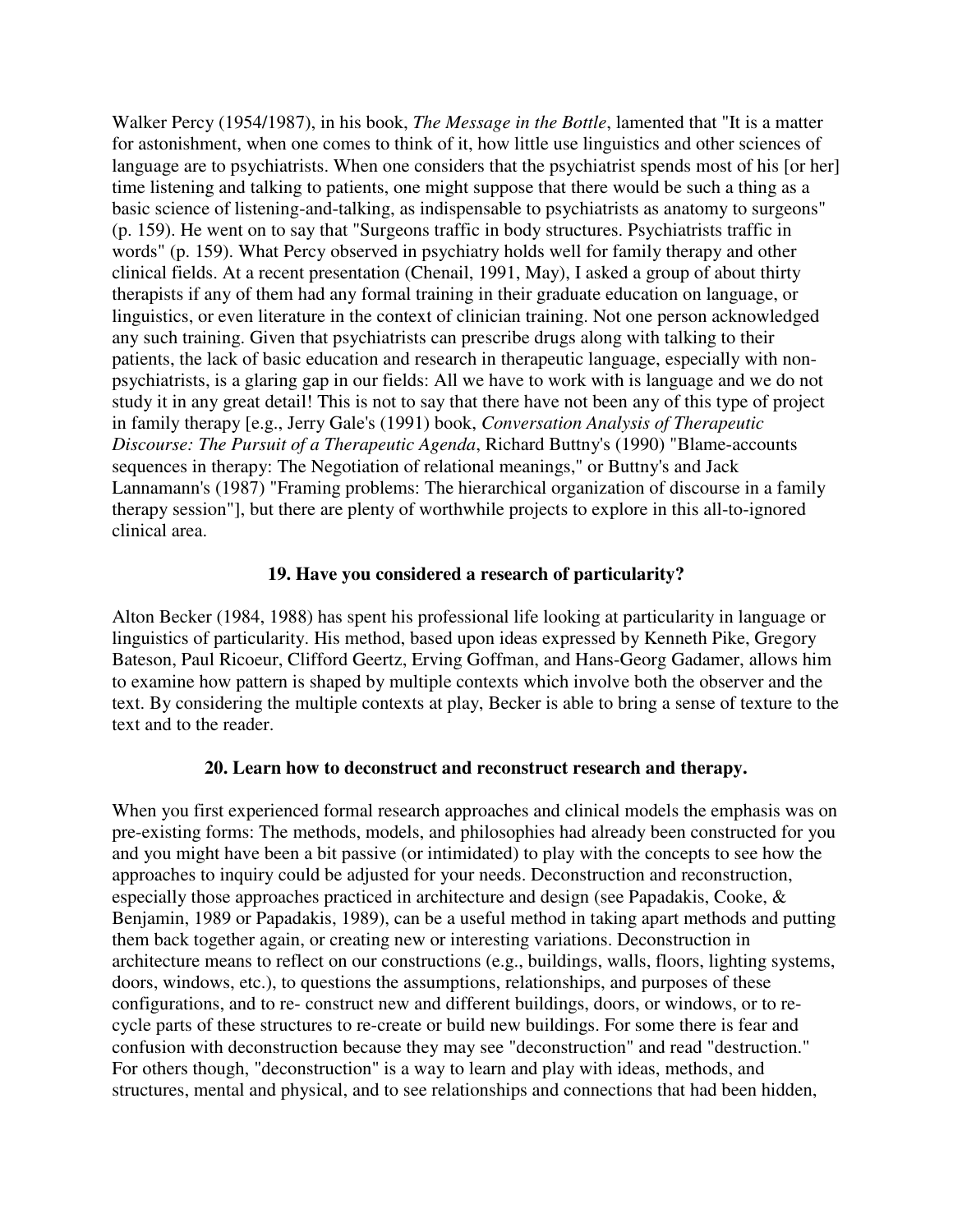obscured, or even impossible to imagine before undertaking the construction-deconstructionreconstruction process.

#### **References**

Argyris, C., & Schön, D. A. (1989). Participatory action research and action science compared: A commentary. *American Behavioral Scientist, 32*, 612-623.

Atkinson, B., Heath, A., & Chenail, R. (1991). Qualitative research and the legitimization of knowledge. *Journal of Marital and Family Therapy, 17*, 175-180.

Becker, A. L. (1984). The linguistics of particularity: Interpreting subordination in a Javanese text. In *Proceedings of the tenth annual meeting of the Berkeley linguistics society* (pp. 425-436). Berkeley, CA: Linguistics Department, University of California.

Becker, A. L. (1988). Language in particular: A lecture. In D. Tannen (Ed.), *Linguistics in context: Connecting observation and understanding. Lecture from the 1985 LSA/TESOL and HEH institutes* (pp. 17-35). Norwood, NJ: Ablex.

Brown, L. D., & Tandon, R. (1983). Ideological and political economy in inquiry: Action research and participatory research. *The Journal of Applied Behavioral Science, 19*, 277-294.

Burke, K. (1969). *A grammar of motives*. Berkeley, CA: University of California. (Original work published 1945)

Buttny, R. (1990). Blame-accounts sequences in therapy: The negotiation of relational meanings. *Semiotica, 78*, 219-247.

Buttny, R., & Lannamann, J. W. (1987). *Framing problems: The hierarchial organization of discourse in a family therapy session*. Unpublished manuscript.

Chenail, R. J. (1991). *Medical discourse and systemic frames of comprehension*. Norwood, NJ: Ablex.

Chenail, R. J. (1991, May). *Embracing a narrative paradigm, but not too tightly*. Paper presented at the meeting of the Florida Association for Marriage and Family Therapy, Palm Beach Gardens, FL.

Eisner, E. W. (1981). On the differences between scientific and artistic approaches to qualitative research. *Educational Research, 10*(4), 5-9.

Eisner, E. W. (1985). *The educational imagination: On the design and evaluation of school programs* (2nd ed.). New York: Macmillan.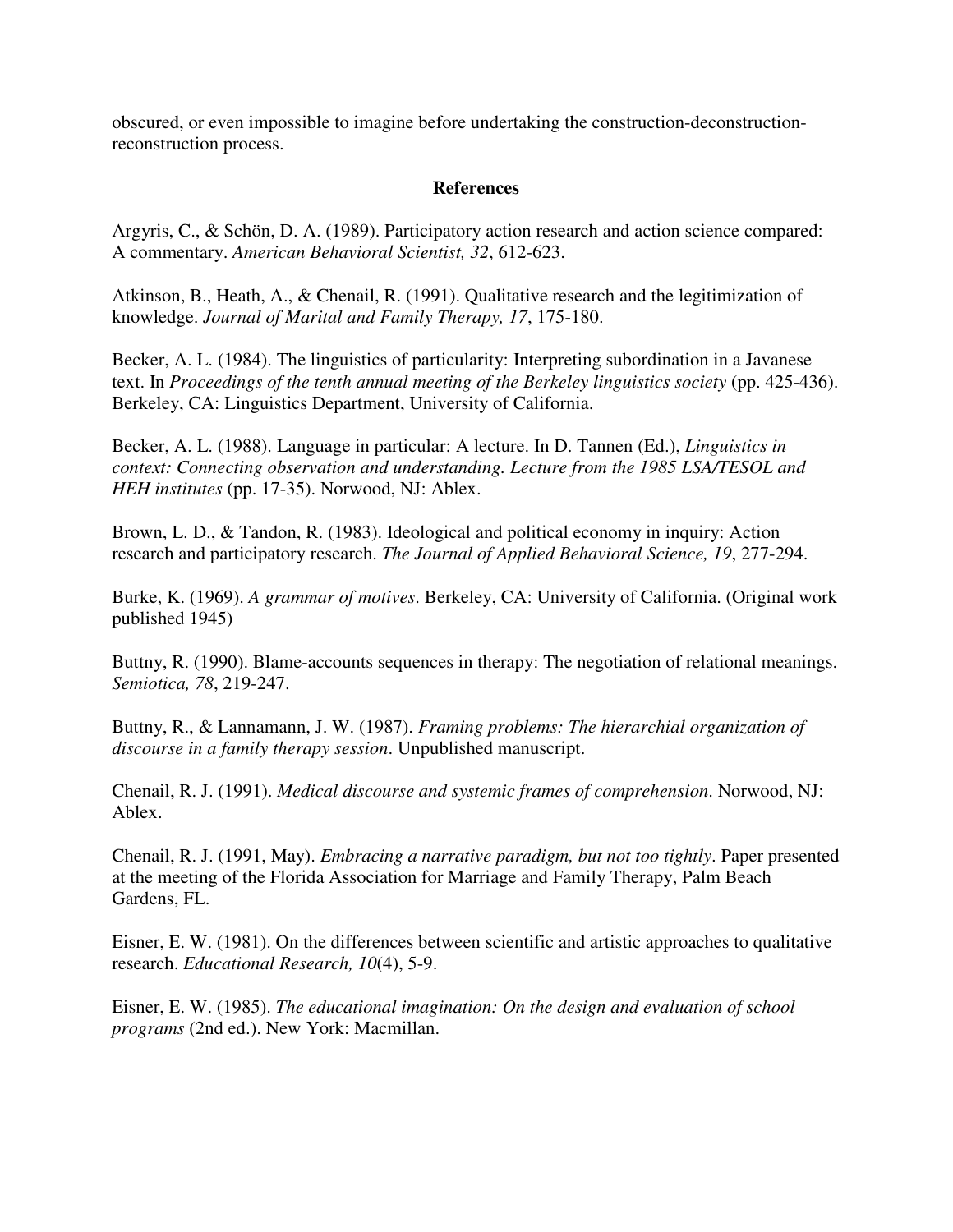Firestone, W. A., & Dawson, J. A. (1988). Approaches to qualitative data analysis: Intuitive, procedural, and intersubjective. In D. M. Fetterman (Ed.), *Qualitative approaches to evaluation in education: The silent scientific revolution* (pp. 209-221). New York: Praeger.

Gale, G. E. (1991). *Conversation analysis of therapeutic discourse: Pursuit of a therapeutic agenda*. Norwood, NJ: Ablex.

Griffith, M., & Griffith, J. (1990). Can family therapy research have a human face? *Dulwich Centre Newsletter* (1990, No. 2), 11-20.

Hoshmand, L. L. S. T. (1989). Alternative research paradigms: A review and teaching proposal. *The Counseling Psychologist, 17*, 3-79.

Keeney, B. P. & Morris, J. P. (1985). Family therapy practice and research: A dialogue. In L. L. Andreozzi (Ed.), *Integrating research and clinical practice* (pp. 98-107). Rockville, MD: Aspen.

Kerlinger, F. N. (1986). *Foundations of behavioral research* (3rd ed.). New York: Holt, Rinehart and Winston.

Lather, P. (1986). Research as praxis. *Harvard Educational Review, 56*, 257- 277.

Leeds-Hurwitz, W. (1987). The social history of the natural history of an interview: A multidisciplinary investigation of social communication. *Research on Language and Social Interaction, 20*, 1-51.

Martindale, C. (1978). Sit with statisticians and commit a social science: Interdisciplinary aspects of poetics. *Poetics, 7*, 273-282.

McQuown, N. A. (Ed.). (1971). *The natural history of an interview*. (Available from Microfilm Collection of Manuscripts on Cultural Anthropology. Chicago: University of Chicago, Joseph Regenstein Library, Department of Photoduplication)

National Endowment for the Humanities. (1990). *Division of research programs*. Washington, DC: National Endowment for the Humanities.

Nelson, J. S., Megill, A., & McCloskey, D. N. (Eds.). (1987). *The rhetoric of the human sciences: language and argument in scholarship and public affairs*. Madison, WI: University of Wisconsin.

Papadakis, A. C. (Ed.). (1989). *Deconstruction II*. New York: St. Martin's.

Papadakis, A., Cooke, C., & Benjamin, A. (Eds.). (1989). *Deconstruction: Omnibus volume*. New York: Rizzoli.